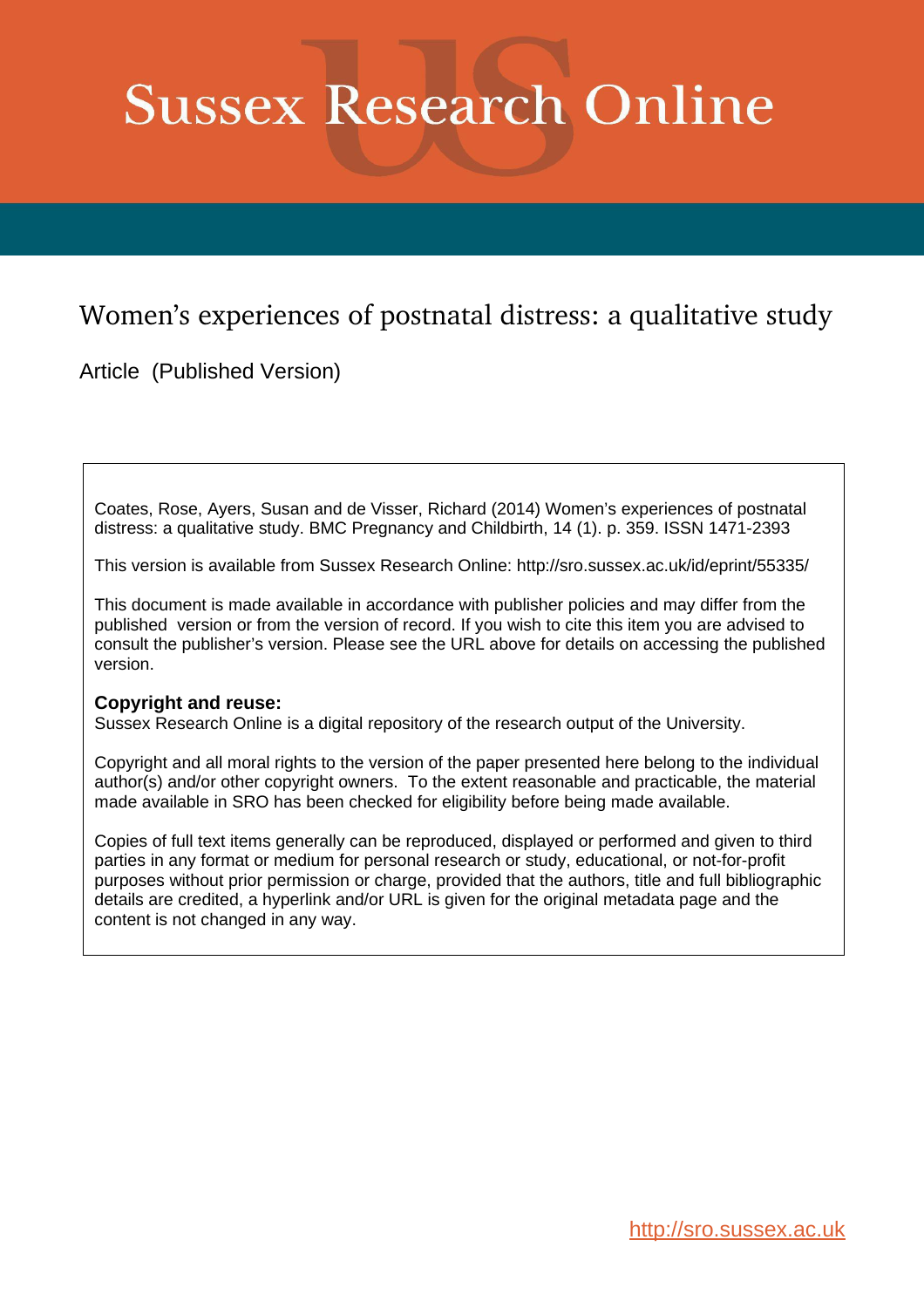

## **RESEARCH ARTICLE Example 2014 CONSIDERING CONSIDERING CONSIDERING CONSIDERING CONSIDERING CONSIDERING CONSIDERING CONSIDERING CONSIDERING CONSIDERING CONSIDERING CONSIDERING CONSIDERING CONSIDERING CONSIDERING CONSIDE**



# Women's experiences of postnatal distress: a qualitative study

Rose Coates<sup>1</sup>, Susan Ayers<sup>2\*</sup> and Richard de Visser<sup>1</sup>

#### Abstract

**Background:** Women can experience a range of psychological problems after birth, including anxiety, depression and adjustment disorders. However, research has predominantly focused on depression. Qualitative work on women's experiences of postnatal mental health problems has sampled women within particular diagnostic categories so not looked at the range of potential psychological problems. The aims of this study were to explore how women experienced and made sense of the range of emotional distress states in the first postnatal year.

Methods: A qualitative study of 17 women who experienced psychological problems in the first year after having a baby. Semi-structured interviews took place in person ( $n = 15$ ) or on the telephone ( $n = 2$ ). Topics included women's experiences of becoming distressed and their recovery. Data were analysed using Interpretative Phenomenological Analysis (IPA). Themes were developed within each interview before identifying similar themes for multiple participants across interviews, in order to retain an idiographic approach.

Results: Psychological processes such as quilt, avoidance and adjustment difficulties were experienced across different types of distress. Women placed these in the context of defining moments of becoming a mother; giving birth and breastfeeding. Four superordinate themes were identified. Two concerned women's unwanted negative emotions and difficulties adjusting to their new role. "Living with an unwelcome beginning" describes the way mothers' new lives with their babies started out with unwelcome emotions, often in the context of birth and breastfeeding difficulties. All women spoke about the importance of their postnatal healthcare experiences in "Relationships in the healthcare system". "The shock of the new" describes women's difficulties adjusting to the demands of motherhood and women emphasised the importance of social support in "Meeting new support needs".

**Conclusions:** These findings emphasise the need for exploration of psychological processes such as distancing, guilt and self-blame across different types of emotional difficulties, as these may be viable targets for therapeutic intervention. Breastfeeding and birth trauma were key areas with which women felt they needed support with but which was not easily available.

Keywords: Postnatal anxiety, Postnatal depression, Childbirth, Birth trauma, Breastfeeding

#### Background

Giving birth and having a new baby are emotive experiences, and many women are vulnerable to psychological problems during this time. Research examining psychological problems after birth has been largely quantitative and focused on major depression in the postnatal period [[1,2\]](#page-13-0). More recently, researchers have shown that anxiety symptoms and disorders are as common as depression in the postpartum period [[3\]](#page-13-0). Levels of posttraumatic

stress disorder (PTSD) following childbirth are also of clinical significance [[4\]](#page-13-0). In this article we use the terms 'distress', 'emotional distress,' 'emotional difficulties' and 'psychological problems' interchangeably to refer to any psychological problem which impairs daily functioning. It was considered that mothers may identify more with terms such as 'emotional distress' and 'emotional difficulties' than with 'psychological problems' which is used in the academic discussion of such concepts. These psychological problems have a significant impact on women \* Correspondence: [Susan.Ayers@city.ac.uk](mailto:Susan.Ayers@city.ac.uk) **and their children, with evidence that depression and** 



© 2014 Coates et al.; licensee BioMed Central Ltd. This is an Open Access article distributed under the terms of the Creative Commons Attribution License [\(http://creativecommons.org/licenses/by/2.0\)](http://creativecommons.org/licenses/by/2.0), which permits unrestricted use, distribution, and reproduction in any medium, provided the original work is properly credited. The Creative Commons Public Domain Dedication waiver [\(http://creativecommons.org/publicdomain/zero/1.0/](http://creativecommons.org/publicdomain/zero/1.0/)) applies to the data made available in this article, unless otherwise stated.

<sup>&</sup>lt;sup>2</sup> Centre for Maternal and Child Health Research, School of Health Sciences, City University London, 1 Myddelton Street, London EC1R 1UW, UK Full list of author information is available at the end of the article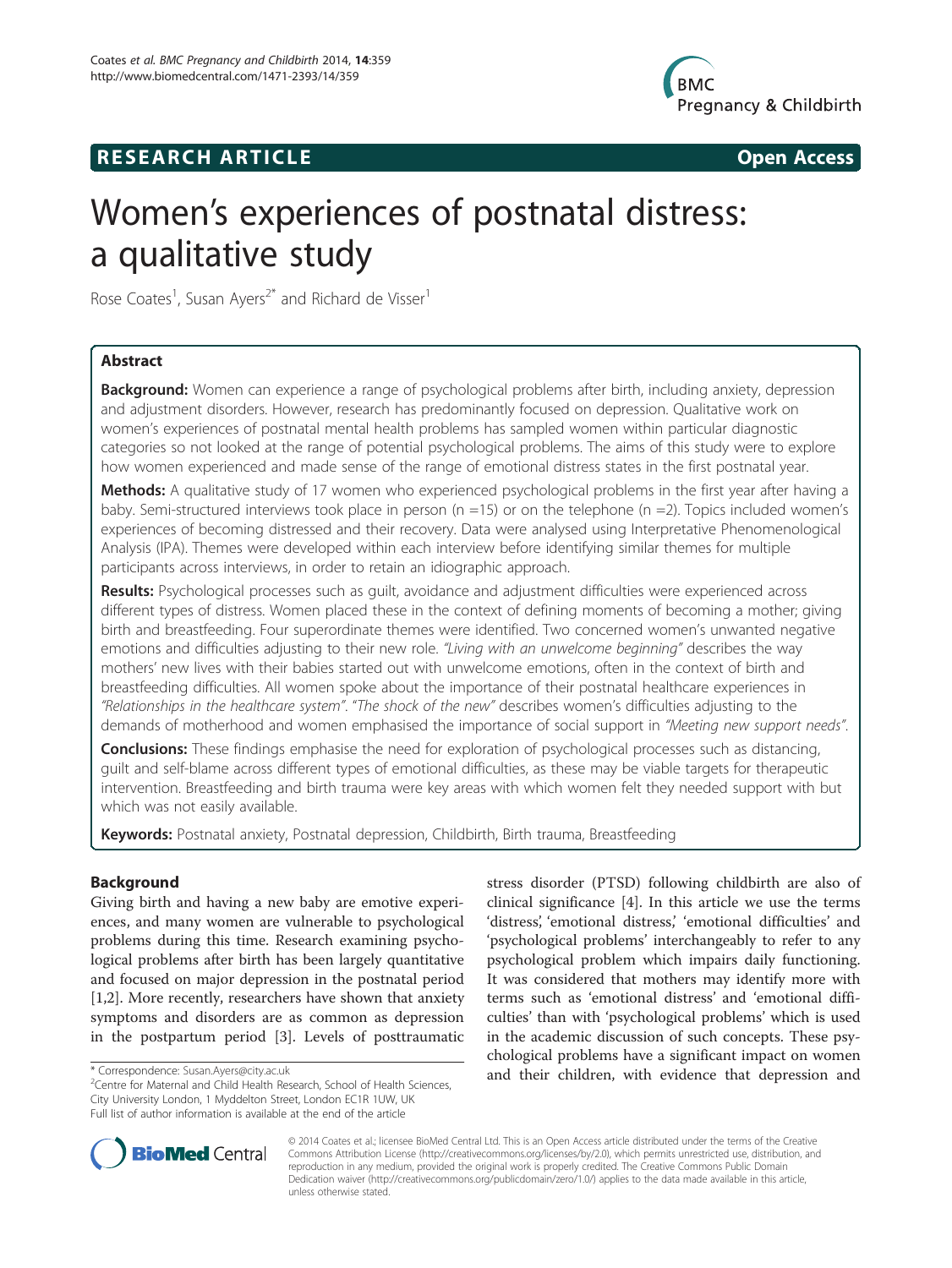anxiety can lead to altered mother-infant interaction and developmental difficulties [[1-3,5](#page-13-0)-[7\]](#page-13-0).

Symptoms of distress particular to the postnatal period may be missed by research using general measures of distress and psychopathology that are not designed for use in postnatal populations [[8,9\]](#page-13-0). The postnatal period has unique physiological and psychological aspects such as fatigue, interrupted sleeping and the adoption of new routines such as breastfeeding. These unique aspects may affect responses on self-report measures which include items that are not appropriate for the postnatal period [\[10](#page-13-0)]. For example, the General Health Questionnaire GHQ [\[11](#page-13-0)] asks if the respondent has been able to leave the house as often as usual which may result in endorsement of a 'symptom' that is a normal component of new motherhood, leading to false 'cases' and, ultimately, the pathologising of motherhood [[12\]](#page-13-0).

Another issue is that self-report measures are validated against diagnostic criteria which may not be relevant to postnatal women. In a sample of mothers with unsettled infants, equal numbers of mothers (11%) were diagnosed with Generalised Anxiety Disorder (GAD) as were diagnosed with an anxiety disorder not otherwise specified (ADNOS), defined as the primary symptoms not being associated with OCD, social anxiety, specific phobias or panic disorder [[13\]](#page-13-0). All of these women experienced uncontrollable worry about motherhood or their infant. It is therefore perhaps unsurprising that some postnatal women report clinically significant symptoms of both depression and anxiety [\[6,14,15](#page-13-0)] indicating that only part of a woman's experience of distress is explored when using symptom measures of a specific disorder. As a result of these limitations in measurement, there could be a disparity between women's lived experiences of distress in the postnatal period, whether those symptoms are problematic to women or a normal part of motherhood, and how those experiences are reported subject to current measurement practices.

Qualitative research examining women's experiences of psychological disorders has also commonly worked within diagnostic categories of postnatal depression [PND; 16–20]; anxiety [\[16](#page-13-0)]; or post-traumatic stress disorder following childbirth [\[17,18](#page-13-0)]. Despite focusing on different diagnostic categories, there is much overlap in findings. Beck [[19](#page-13-0),[20\]](#page-13-0) conceptualised PND as a loss of former self and loss of control over one's life, in both phenomenological and grounded theory studies of women attending a postnatal depression support group. High anxiety was also a key part of these women's experiences. Subsequent qualitative studies have identified important experiential aspects of PND such as: a sense of loss of autonomy, time, appearance, femininity, sexuality and occupational identity and feelings of loneliness, depression and panic [[21\]](#page-13-0); feeling overwhelmed with their new

responsibility and negative self evaluation related to being unsure about being able to meet their baby's needs [[22](#page-13-0)]; and limited social support and breastfeeding difficulties [\[23\]](#page-14-0). Hall [\[24\]](#page-14-0) interviewed 10 women who had experienced postnatal depression: they commonly described their unrealistic expectations of motherhood as a key aspect in the development of depression.

There is far less qualitative research examining experiences of postnatal anxiety. Wardrop and Papaduik [[16](#page-13-0)] interviewed six women for whom anxiety was the primary mental health concern in the first six months postpartum. A key theme for these women related to feeling misunderstood and alienated because their symptoms did not fit with the dominant concept of postnatal depression. In common with qualitative research on postnatal depression women spoke of a relationship between high expectations, perceived lack of competence as a mother and anxiety, loneliness and feeling overwhelmed. Lack of social support was also an important factor in experiences of anxiety.

In contrast, there is a substantial body of qualitative work on PTSD following childbirth. A meta-synthesis of ten qualitative studies of women's perceptions and experiences of traumatic birth identified themes of feeling out of control, feeling inhumanely treated, feeling trapped with the childbirth experience, a 'rollercoaster of emotions', disrupted relationships and finding ways of succeeding as a mother after feeling their mothering ability had been hampered by a traumatic birth [[25\]](#page-14-0). These qualitative studies also show the potential debilitating effect of traumatic births on breastfeeding [[26](#page-14-0)], and the mother's relationships with the father and the baby [\[18](#page-13-0)[,27](#page-14-0)].

In the research to date women were selected due to their experience of one specific type of disorder (i.e., depression, anxiety or posttraumatic stress disorder following childbirth) in line with the disorder-focus of most contemporary research. However several themes appear in qualitative reports that span anxiety, depression and postnatal post-traumatic stress disorder, particularly high expectations, feeling overwhelmed, perceived lack of competence as a mother, lack of social support and breastfeeding. This suggests that a transdiagnostic approach to postnatal distress may be useful. Such an approach could explain high comorbidity through establishing causal factors and maintaining processes across disorders, improve screening and identification of multiple types of postnatal distress, and help develop specific treatment components effective across a broad range of mental health problems [\[28\]](#page-14-0).

Qualitative research that focuses on women's actual experiences and conceptualisations of postnatal distress outside of diagnostic categories is therefore necessary. The key research question was to determine how women themselves conceptualise their postnatal distress and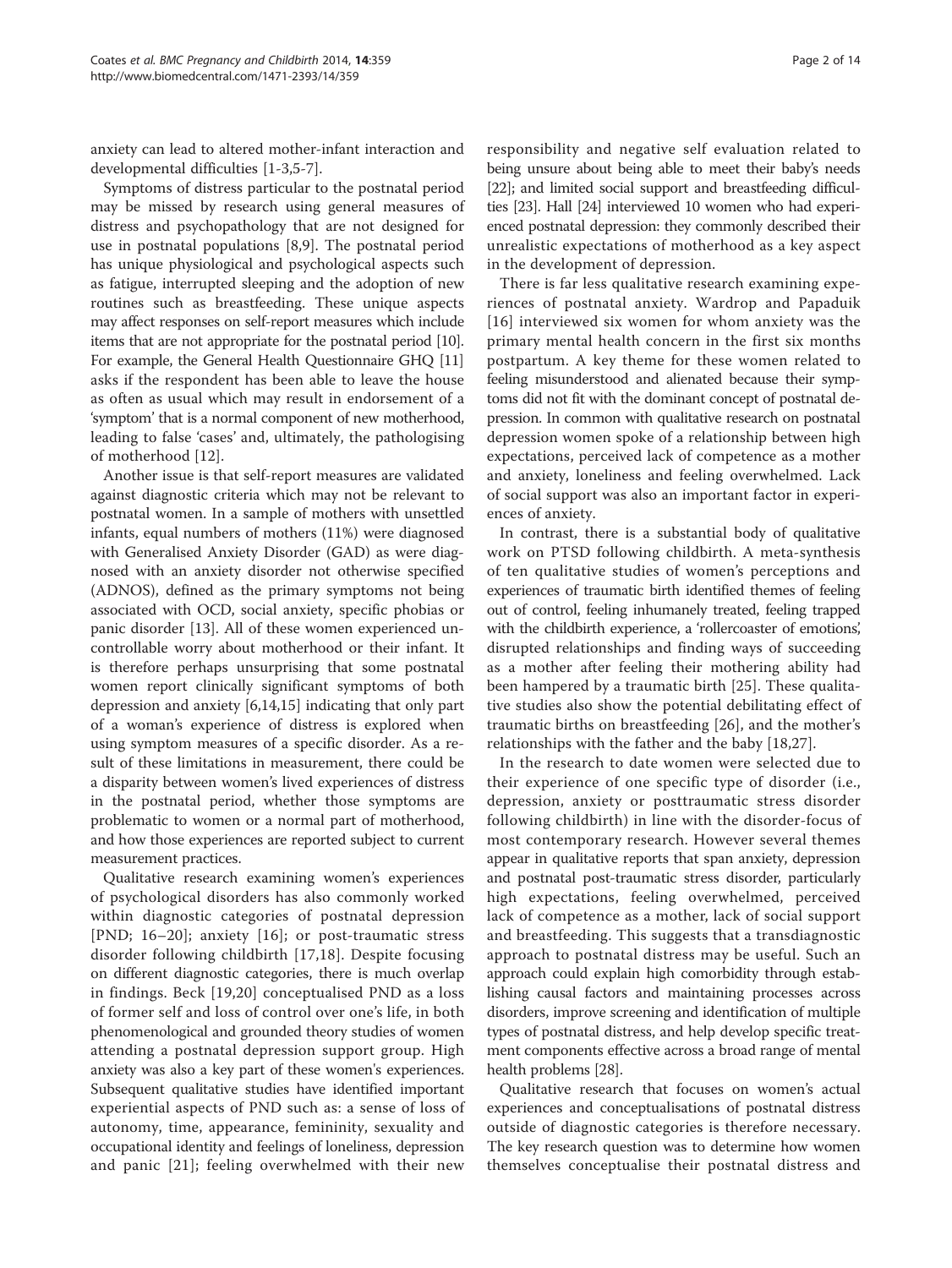to obtain more information about what women themselves consider problematic or impairing and what help they would like with their distress. This study develops insight into the experiences of mothers who experienced postnatal distress. In contrast to previous research, the data highlight psychological processes experienced across different types of distress in the context of defining moments in becoming a mother; birth and breastfeeding.

#### Methods

A sample of 17 women aged 23–42 took part in the study. Inclusion criteria were that women had given birth to a baby in the past year and experienced "emotional difficulties" at some point during this year. All except one woman were white and one was Chinese. Two had completed GCSE level education; six had completed A level education; five had a degree or higher degree; four had completed professional qualifications. Further characteristics of the sample are presented in Table 1. Although smaller sample sizes are often advocated in Interpretative Phenomenological Analysis (IPA) [\[29\]](#page-14-0), larger samples are common (a review of 48 studies found samples ranged from 1–35 with a mean of 14 participants; [\[30\]](#page-14-0)). We acknowledge that there is often a sacrifice of depth of analysis with larger samples [\[29\]](#page-14-0). However, we felt that because the current discourse of postnatal mental health largely focuses on postnatal depression, a larger sample size would be required to reflect the range of other emotional difficulties

experienced in the postnatal period. The sampling strategy was opportunistic allowing the researchers to select participants on the basis of their experiential knowledge [[31\]](#page-14-0). Advertisements were placed on relevant websites (e.g., local postnatal group Facebook pages), in local National Childbirth Trust (NCT) newsletters, and through instructors at relevant antenatal and postnatal classes e.g., pregnancy yoga classes and word of mouth.

All women who responded to the advertisement who met the inclusion criteria and wanted to take part were sent an information sheet, a consent form and demographics and pregnancy/birth questionnaire to complete, sign and send back should they wish to participate. All women who initially showed an interest took part; due to this sampling method there were not any women who were not included in the study. Ethical approval was obtained from the university Research Governance Committee and NCT Research Office. The information sheets, consent forms and interview questions were careful to avoid the term 'depression' and instead focused on 'distress' to be congruent with the study aims of exploring different types of emotional difficulties that women experience.

Interviews were conducted between September 2010 and February 2011 at women's homes in the South East of England (n =15) or via telephone when women lived in other areas of England and had heard about the study through word of mouth  $(n = 2)$ . Present at the interview were the researcher (RC) and the mother participating

| Participant no. | Age group | Age of baby<br>at interview | Parity         | <b>Method of delivery</b> | Referred/requested psychological<br>services in 1 <sup>st</sup> year postpartum? | Self-reported lifetime<br>mental health problem? |
|-----------------|-----------|-----------------------------|----------------|---------------------------|----------------------------------------------------------------------------------|--------------------------------------------------|
| 1               | $23 - 29$ | 2 months                    | 3              | <b>NVD</b>                | Yes                                                                              | Yes                                              |
| $\overline{2}$  | 35-39     | 6 months                    |                | Assisted -Forceps         | <b>No</b>                                                                        | <b>No</b>                                        |
| 3               | 30-34     | 2 months                    |                | <b>NVD</b>                | No                                                                               | Yes                                              |
| 4               | $23 - 29$ | 4 months                    |                | Emergency caesarean       | No                                                                               | No                                               |
| 5               | $23 - 29$ | 3 months                    | $\overline{2}$ | <b>NVD</b>                | <b>No</b>                                                                        | No                                               |
| 6               | 30-34     | 6 months                    |                | Elective caesarean        | <b>No</b>                                                                        | <b>No</b>                                        |
| 7               | $30 - 34$ | 6 months                    |                | Emergency caesarean       | Yes                                                                              | Yes                                              |
| 8               | $23 - 29$ | 8 months                    |                | <b>NVD</b>                | No                                                                               | Yes                                              |
| 9               | 30-34     | 11 months                   |                | Emergency caesarean       | <b>No</b>                                                                        | <b>No</b>                                        |
| 10              | $23 - 29$ | 8 months                    | 3              | Emergency caesarean       | Yes                                                                              | Yes                                              |
| 11              | 35-39     | 1 month                     | 2              | Elective caesarean        | <b>No</b>                                                                        | <b>No</b>                                        |
| 12              | $23 - 29$ | 11 months                   |                | <b>NVD</b>                | Yes                                                                              | Yes                                              |
| 13              | 35-39     | 8 months                    |                | Assisted - ventouse       | Yes                                                                              | <b>No</b>                                        |
| 14              | 35-39     | 12 months                   | 2              | Emergency caesarean       | No                                                                               | Yes                                              |
| 15              | $30 - 34$ | 8 months                    | 2              | Elective caesarean        | No                                                                               | <b>No</b>                                        |
| 16              | $30 - 34$ | 3 months                    |                | <b>NVD</b>                | No                                                                               | <b>No</b>                                        |
| 17              | 35-39     | 6 months                    |                | Emergency caesarean       | Yes                                                                              | No                                               |

Table 1 Characteristics of the sample

NVD = normal vaginal delivery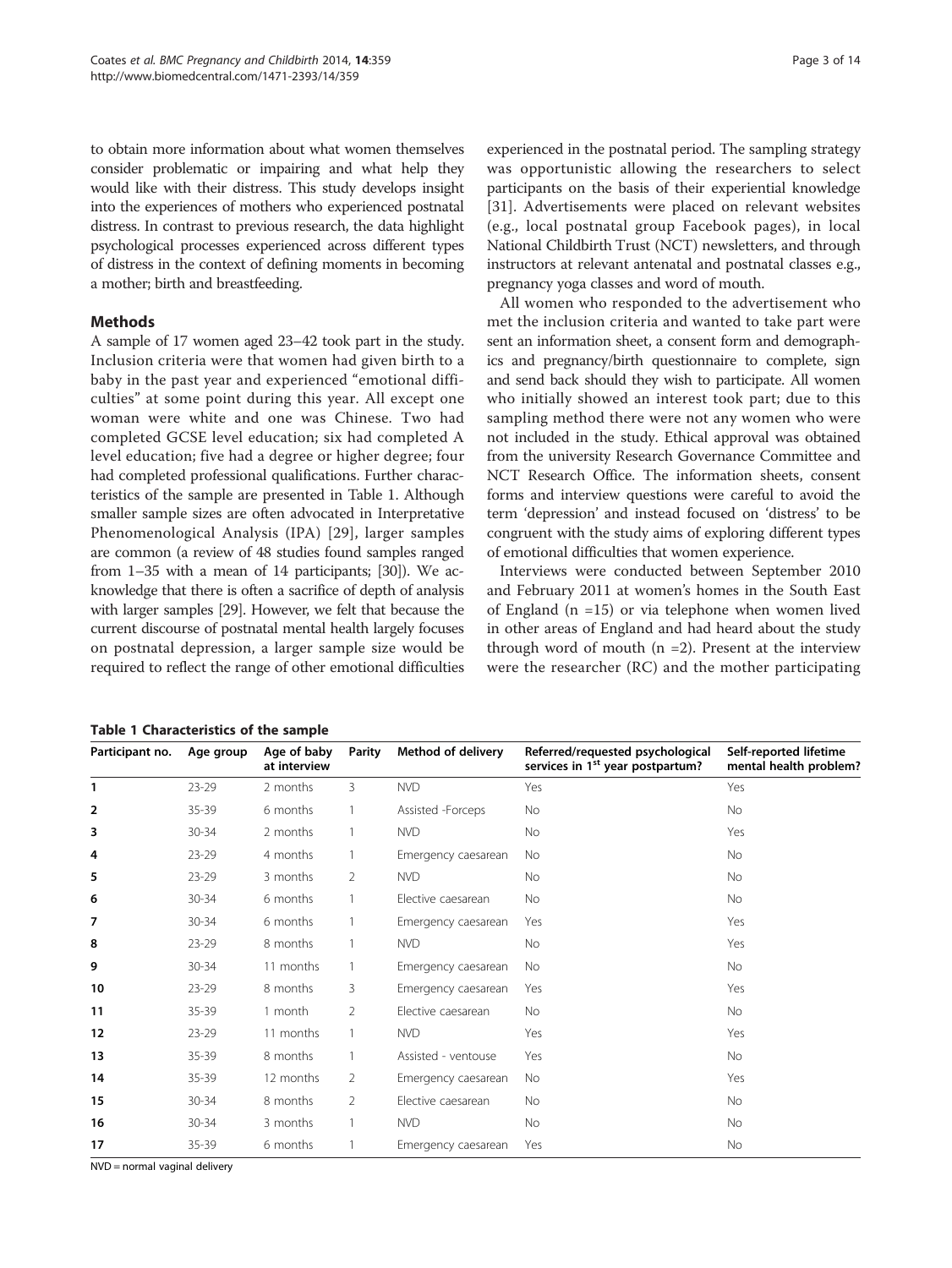in the interview, and in most cases her baby and/or other young children. Participants gave their consent for the interviews to be recorded and were made aware that they could stop the interview at any time without giving a reason. The interviews followed a semi-structured format whereby an interview schedule was used but the order in which questions were asked questions and answered could vary according to the responses of the participant. Follow-up questions were asked and the clarification of points which arose was also sought. Participants were first asked 'Can you tell me about when you first started to feel distressed?' Examples of further questions included:

- 'What thoughts and feelings did you experience?'
- 'How did you cope with your symptoms?'
- 'What was your experience of seeking help (if you did so) during this period?'
- 'What was your experience of being offered help?'

Participants were further encouraged to discuss any issues that they felt were relevant to their experience of distress. Interviews ranged from 22–72 minutes (Mean = 43 minutes). Various factors may help to explain variation in interview times. In the first interviews the questions were asked in a sequential manner to ensure that the entire schedule was covered, however, it became clear that a more open and flexible strategy would produce the most rich data as it would allow participants to follow their own stories and discuss further aspects that were not covered on the interview schedule but were important in their stories of distress (e.g. breastfeeding). Beyond this, although all mothers self-selected to take part in the study, some were more willing or better able to elaborate on their experiences.

The telephone interviews followed the same process, including being recorded. It is acknowledged that telephone interviews can limit the building of rapport and non-verbal communication cannot be tended to in the same way as face-to-face interviews; however they were no less rich in terms of outcome. The second telephone interview was one of the shortest interviews (25 minutes) whilst the first was 48 minutes.

#### Analysis

Interviews were transcribed verbatim by RC and checked by RdV and SA. Participant numbers are used to ensure confidentiality. Data analysis was conducted according to the principles of interpretative phenomenological analysis (IPA; [\[29](#page-14-0)-[32](#page-14-0)]): pre-identified themes were not used to guide analysis. This method was suitable for the purpose of the study as it aims to examine underlying cognitions and emotions as well as describe the participants' experience.

The method involved using emic (insider) and etic (interpretative, outsider) positions [[32](#page-14-0)]. The analysis

followed a four stage process as follows. In step (1) of the analysis, transcripts were read repeatedly to identify accounts of experiences that were important to the interviewee. The emic phenomenological position employed here concerned hearing and understanding the participant's story in their own words and keeping their experience at the centre of their account. In step (2), the etic phase, the accounts identified were re-read and pertinent sections summarized and given shorthand labels (codes) representing the researcher's interpretation. Steps (1) and (2) reflect the 'double hermeneutic' aspect of IPA whereby the participant interprets their own life experience and the researcher further interprets the participant's account. Step (3) involved a shift to identifying how these codes clustered together into themes and how themes were related to each other. Interviews were coded on a caseby-case analysis and themes labelled using key words and phrases from participants where possible to retain an idiographic approach. In step (4) comparisons were made across the body of interviews to determine how prevalent themes were and how important they were to interviewees. The authors agreed on an approach to analysis prior to commencing analysis. The first author discussed emerging themes with the second and third authors to ensure that a consistent and balanced approach was applied to all four step described above. Self-reflexive application of these four steps meant that the authors gave priority to the interviewees' accounts rather than their own personal or professional knowledge of the experiences of pregnancy, birth, and the postnatal period. The results section provides descriptions of these themes, using verbatim quotes to illustrate these interpretations.

#### Results

Four major themes were identified: "Living with an unwelcome beginning" concerning mothers' early days with their new baby; "Relationships within the healthcare system" speaks of mothers' experiences with healthcare providers; "The shock of the new" relates the instant, permanent and challenging change to one's life immediately after having a baby; and "Meeting new support needs" considers the types of needs mothers have to adapt to and satisfy. These themes will be discussed in turn using direct quotes to support them. Superordinate themes and the subthemes are presented in Table [2](#page-5-0).

#### Living with an unwelcome beginning

Eleven mothers described their new life with their baby as starting in a way that was not as they had hoped. This theme is characterised by a sense of feeling removed, or distant, from their day-to-day life with their baby. Some mothers acknowledged this sense of distance whilst others avoided their own negative emotions. The characterisation of distress as an overarching feeling of remoteness was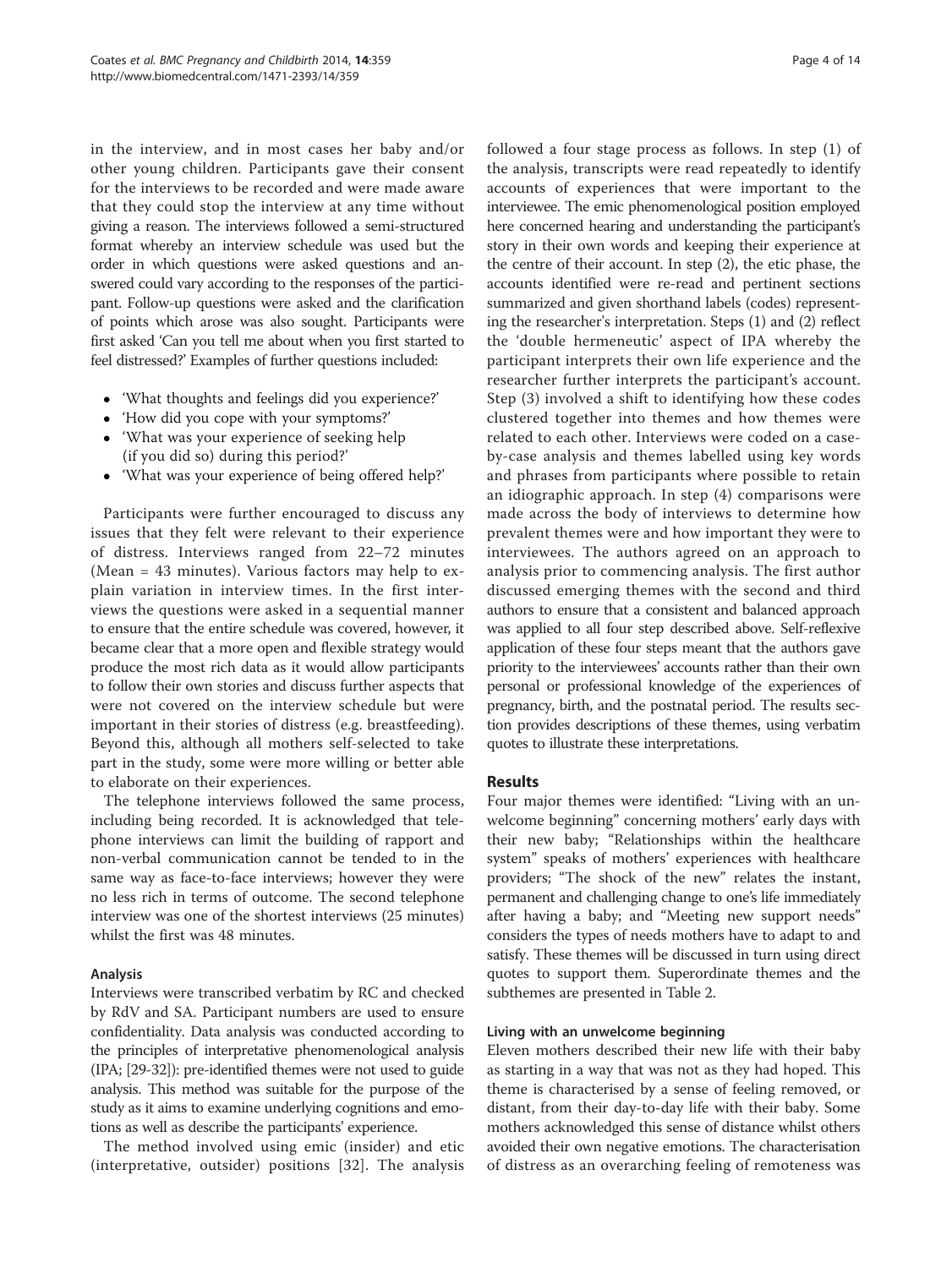<span id="page-5-0"></span>

| Theme and subthemes                    | Percentage (n) of women<br>who mentioned the theme |
|----------------------------------------|----------------------------------------------------|
| Living with an unwelcome beginning     | 100% (17)                                          |
| Distancing and avoidance of emotions   | 65% (11)                                           |
| Birth-related distress                 | 65% (11)                                           |
| Guilt and self-blame                   | 59% (10)                                           |
| Breastfeeding experiences              | 71% (12)                                           |
| Relationships in the healthcare system | 100% (17)                                          |
| Uncared for in the healthcare system   | 82% (14)                                           |
| Unknown in the healthcare system       | 59% (10)                                           |
| Positive experiences                   | 71% (12)                                           |
| The shock of the new                   | 88% (15)                                           |
| Adjustment to the unknown              | 82% (14)                                           |
| Overwhelming responsibility            | 47% (8)                                            |
| Inexperience                           | 53% (9)                                            |
| Meeting new support needs              | 100% (17)                                          |
| Needing and seeking support            | 65% (11)                                           |
| Action to help move on                 | 100% (17)                                          |

explained by many women in terms of negative birth experiences that women often blamed themselves for, and which they found difficult to move on from. These negative experiences were often compounded by difficulties faced in one of the central aspects of caring for a new baby; breastfeeding. Women reflected on a subsequent feeling of having lost the important new-baby stage of their own and their baby's life.

#### Distancing and avoidance of emotions

Rather than being an easily describable phenomenon, or feeling categorically unhappy or worried, there was often an underlying feeling of something not being quite right or feeling out of character and somehow detached from their own life. The sense of feeling outside of one's own head or body was described by participant 1, who could not pinpoint discrete emotions or feelings at first but felt an unusual sense of unease:

It is as if I was playing a part, going through the motions, so I was doing all the right things for him, playing with him, chatting to him, but not feeling like it was me or that it was very natural.

This highlights the idea that there are both 'natural' and 'right' ways of caring for a baby or of feeling about one's baby, and for this participant, that an unsatisfactory comparison with these ways is related to feelings of disconnection. For *participant 8* the feeling of detachment was more pronounced and alien:

I really just felt like I was watching myself in day-to-day life and I wasn't actually in my own body. It's quite strange.

Feelings of detachment were also embodied in experiences of bonding that were not as desired. In recounting her immediate feelings of not connecting with her baby, participant 1 alluded to the expectation of instant and intense love that new mothers sometimes expect to feel:

As soon as she was born I didn't feel right, like I didn't have a connection with her … I felt like it was someone else's baby I was holding, it was really weird.

Furthermore, for participant 12, feeling better was characterised by starting to feel a connection with her baby:

I hadn't spoken to anybody for weeks, so I was starting to ring people that week and said 'I love her [her daughter], you know I'm having a nice time, I'm going for walks' and it was just brilliant.

For some mothers, the feelings of distance were acknowledged, with a desire for those feelings to change, whilst others actively tried to avoid dealing with their feelings of distress in the hope that they would change in the near future or that keeping busy would keep them at bay. There was a sense of hope that life as a mother as it 'should be' would present itself if one was able to deal with the present unwanted feelings of distance. In describing her avoidance of emotions, participant 1 drew on her intense desire for a happy family life:

I didn't want to admit that I had something wrong because I didn't want things to go wrong … I thought it's like a perfect kind of thing, a perfect family, like everything could be OK, maybe next week I'll feel a bit better, but it didn't feel any better the next week.

#### Birth- related distress

Whilst for some mothers the sense of an unwelcome beginning related to a general feeling of distress in their new life as a mother, for others this theme was exemplified by reference to the temporal beginning of life; an unexpected or difficult birth experience. For most, a sense of disappointment that the birth had not been as they had hoped or expected led to feelings of their new life being at fault from the outset:

[Labour and birth] was just nothing like what I'd imagined so I just felt . . . like just at a disadvantage. Like I'd been thwarted all the way through and um something was taken away from me so I felt like I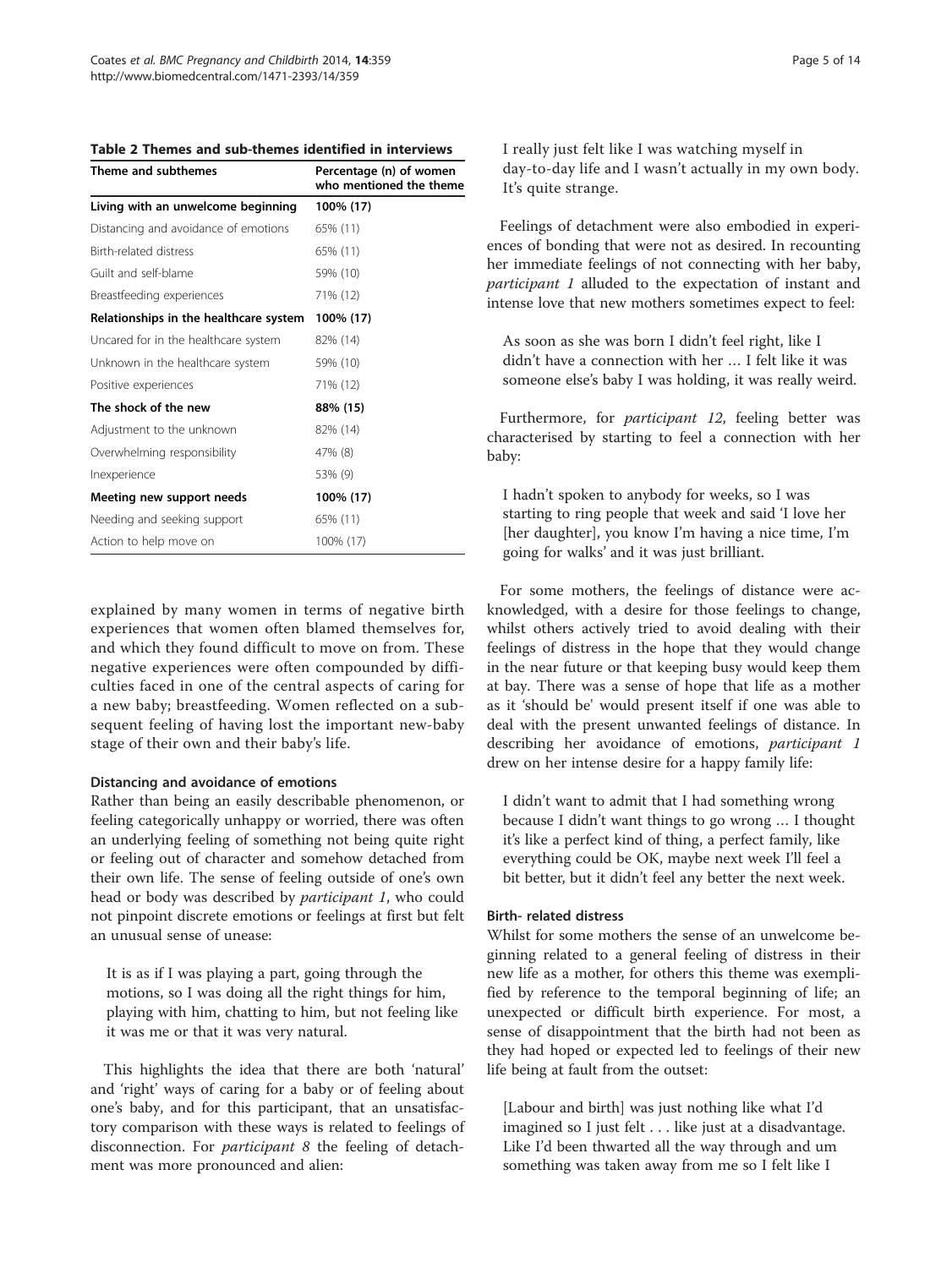couldn't really recover, to get back to square one, how I wanted to start out with this new life. (Participant 7)

Mothers made sense of their unmet expectations of birth in differing ways; some mothers felt unprepared, others felt that having prepared for the birth it should have been more as they would have expected. Premature, late, quick, or complex births all led to feelings of distress.

Feelings of distress around birth experiences left mothers feeling that they could not move on without some kind of resolution of the birth. Such resolution was described through needing to know fully about the birth, or being able to explore what had happened to them during birth, or through having space and sleep to 'process' what had happened, which was unlikely with a new baby to care for. In recounting her need to move on, participant 17 stressed how she considered finding out the specifics of her experience to be the most important factor in this:

I don't know what happened when he went into the Special Care. I never managed to find out, so I'm quite keen to find out exactly what happened, and I'm hoping that will just put a lid on it to be honest, and put it to bed.

Other factors they were not so able to influence could prevent women from moving on. Reminders of lost birth experiences revived early feelings of distress and other negative emotions, as participant 8 recounted:

I had some friends who had children around the same time who had normal births, and when I heard that they'd had their babies I felt quite jealous and angry inside that everything was OK . . . I kind of felt "Why should they have everything perfect and I shouldn't?"

#### Guilt/Self-blame

Feelings of guilt about negative birth experiences were frequent, with mothers often feeling defeated through the birth not being the commonly-desired birthing without intervention. Participant 13 expressed ambivalence about self-blame, seemingly unwilling to rationally blame herself but feeling something akin to it:

I don't know if I was blaming…I wasn't blaming myself but I still felt in some way a bit useless about it. I wanted to be the mummy who just did it all naturally and it was all gorgeous and the way it should be.

For some mothers the feelings of culpability were more explicit. Discussing birth experiences, mothers spoke of a separation between their mind and their body, blaming their body for opposing their will, and indicating the complex nature of interaction between physical and

psychological control during birth and labour. Reflecting on her own experience as well as that of other mothers, participant 16 described her feeling that her body let down both herself and her baby:

I've spoken to other new mums you know, and no matter what kind of experiences they've had, a lot of them mention the guilt word […] I had this guilt, and probably still do a little bit that my body let me and her down because she came so early, and you kind of have this guilt that you know, you somehow have caused your baby to suffer…

#### Breastfeeding experiences

All but two women who experienced birth-related distress went on to experience difficulties with breastfeeding. The perception of having no control over their birth experience led to an attempt to regain control over childbearing via breastfeeding. A determination to breastfeed was present even if women felt that it took all their time and resources to succeed at this.

Sometimes the determination to breastfeed led to women feeling that they were engaged in a fight to succeed. Participant 5 was 'desperate' to breastfeed but described it as the 'hardest thing' she'd 'ever had to do.' Many women expected breastfeeding to be either something 'amazing' (participant 4) or a process that would 'be the most natural thing in the world' (participant 2); or that 'everyone thinks it's really easy' (participant 11). There was a feeling that the mechanics of breastfeeding were explained at antenatal classes but problem-solving of breastfeeding issues was not raised. Participant 5 explained that mothers could be better prepared for feeding difficulties:

Everyone has feeding problems . . . sometimes you feel like you're the only one, and I think if maybe they're more open about the problems you can face, because no one actually tells you, "Oh your baby might not feed from you". . . then it's not such a shock.

Breastfeeding overshadowed all other aspects of daily life with women reporting feelings of anxiety, stress and frustration about their feeding experiences. The nature of new-born babies needing frequent feeding meant that these emotions could be experienced periodically throughout the day, as *participant 4* recounted:

I had anxiety every time I fed her - she would go to sleep and I would build up this worry about what would happen when she woke up again you know, would feeding go well? How long would it take?. . . I would find myself willing her to stay asleep for as long as possible just so that I wouldn't have to do that again.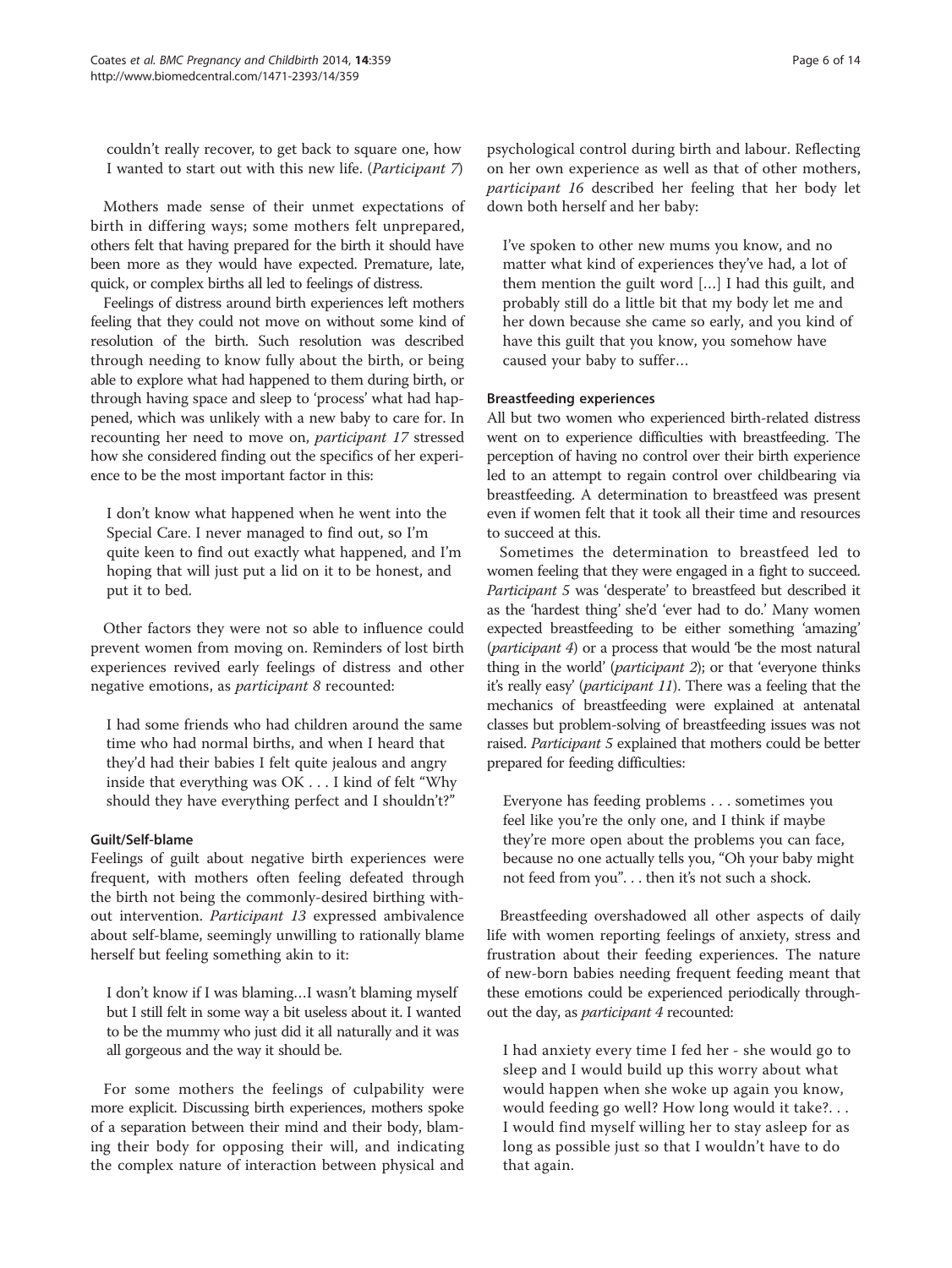All women reported feeling unsupported with breastfeeding by healthcare professionals and were proactive with trying to access support, trying multiple helplines and charities as well as the NHS. When accessible, advice from helplines was no replacement for practical help:

I just got the usual spiel you know, lots of skin to skin contact, and all the stuff that I knew and I remember saying to her you know "I really need practical help to tell me whether we're doing it right" and she was like 'well, that's the health visitor really I'm just here to…' and you kind of get bounced from person to person. (Participant 4)

Participant 11 felt that a more proactive stance from healthcare professionals was required:

A lot of women don't realise it's going to be difficult or don't realise they're not doing it properly, I think there should be a bit more hands on help, people coming round and saying "I'm actually going to check that you're doing it right," without waiting for people to ask.

Some women felt that pressure to breastfeed compounded their distress. Participant 9, who developed acute pre-eclampsia and experienced a traumatic birth, felt shocked that health professionals would or could not suggest artificial feeding to her overtly:

One of the ward nurses came in and sat down on my bed when I was trying to feed him and said 'you don't, I shouldn't be telling you this, but you don't have to do this' and it was such a relief, again to be authorised to not beat myself up about it.

#### Relationships in the healthcare system

Women's relationships with midwives, GPs and health visitors and with the processes surrounding maternity and postnatal care were at the forefront of their described experiences. Many women felt they had been mistreated or ignored. They often associated this with a lack of staff being available, and with the perceived limited staff not having sufficient time to help to the extent mothers felt necessary. Positive experiences were often in the context of developing a supportive relationship with one healthcare provider.

#### Uncared for in the healthcare system

Most women spoke of feeling uncared for in the healthcare system at some point during their postnatal period. Most often, women felt that a dialogue with health professionals was missing; that they were not listened to; not asked how they were feeling or not treated as equals in decisionmaking. Participant 1 felt that health professionals often did not probe sufficiently to determine whether women were distressed:

Health visitors should be as supportive as they can and *talk* more to people . . . they always seem to refer you on to somebody else, like they don't want to.

Many experiences of feeling uncared for related to a perceived lack of maternity and neonatal staff, and a perception that time-constrained staff who were available were not approachable, could only deal with major emergencies, or did not fulfil offers of help. Participant 2 related her experience of hours waiting for help with breastfeeding her new-born:

One of the midwives said to me, "Oh don't feed your baby, we'll come in and we'll help with the breastfeeding", and like five, six hours later, I'm thinking "Well I've got to feed my baby, where are you?"

Once home, women similarly felt that health visitors were often in a rush and did not have time to talk about mothers' emotions, or did not have sufficient time to assess breastfeeding efficacy. Almost half of the sample perceived that the hospital where they gave birth had made direct errors contributing to their feelings of being uncared for and disrespected. These errors varied greatly, but examples included: being unable to access food or medication whilst catheterised, being sent home before breastfeeding was established or without telling mothers what happened during their labour and birth when complications arose, feeding a baby artificial milk without the mother's knowledge, not changing blood-stained sheets, being put on inappropriate hospital wards, stitches not being checked resulting in subsequent infections, and, mainly, not being listened to or feeling that staff were unsupportive, as participant 7 recalled:

The way that I was being talked to during my labour it just made me feel like I didn't know what I was doing and I should just put it in their hands.

#### Unknown in the healthcare system

Beyond feeling directly or indirectly uncared for, many women felt anonymous within the healthcare system. This was characterised by feeling that they did not have one point of contact or one healthcare professional who knew them, their baby and their situation. Women described a 'tick box' approach to women's postnatal wellbeing. This did not facilitate building a relationship within which they could disclose distress. Participant 1 felt that her depression was not taken seriously at first: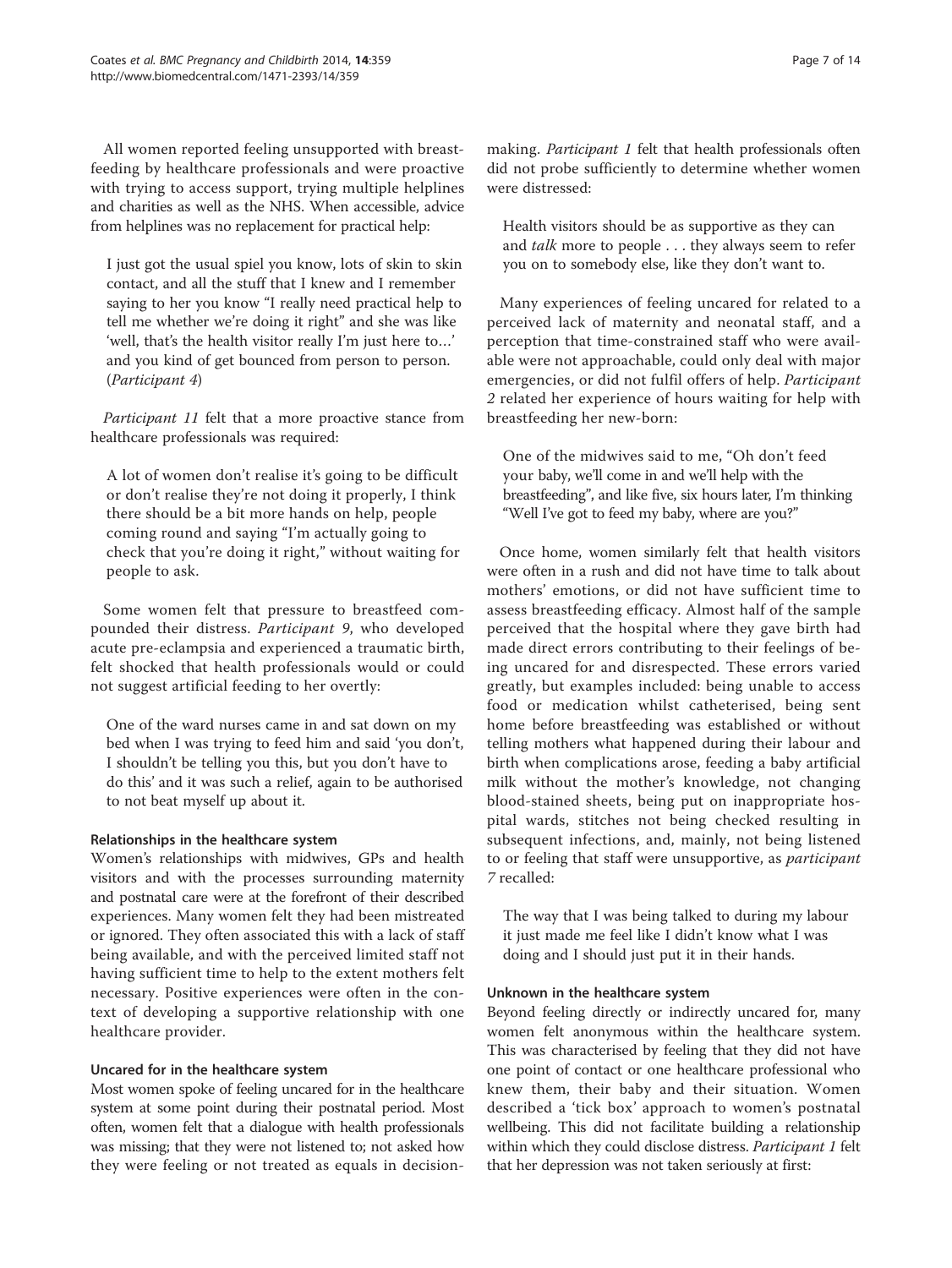I think the doctors should be more like . . .'cause he just said "Oh you need to talk to the health visitor," he didn't seem that interested.

Furthermore, women felt uninformed about sources of support that they could access, and felt that health professionals could do more to link women to local support networks. Consequently there was a sense that mothers could only get support if they were proactive enough to research and access it themselves:

I didn't think that the care was there easily. I mean there's a lot of care there if you ask for it, but it isn't easily accessible. (Participant 12)

#### Positive experiences

Women did also describe times where they had felt supported within the healthcare system. Almost always this was in the context of having formed a close empathic relationship with one healthcare professional (GP, midwife, health visitor or lactation consultant) within which women felt they could discuss their feelings without being hurried. Participant 14 commented:

My GP was just, he was understanding, he's got kids of his own and kids that are quite close together in age and he was telling me about his family, he was very compassionate, understanding, I didn't feel rushed, um it was, I just got more empathy.

In almost all cases, women experienced these positive relationships through sharing of experiences on the health professional's part, as participant 16 recalled after her baby was born prematurely:

There was one particularly great nurse who took good care of the mums . . .but she'd had a premature baby herself, she'd had a baby I think at 33 weeks, the same as [baby] and she really knew what to say to the mums and what to do for the mums, and how to be there for them and to, was really nurturing and really looked after us.

Understanding and unrushed healthcare professionals were viewed as a great help when navigating the new and immediate challenges of motherhood. The immediacy of the challenge is discussed in the next section.

#### The shock of the new: diving into motherhood

The term 'transition' to motherhood has purposefully been avoided here as women's reports throughout the interviews were not of transition but more a sudden and challenging change to their life. From being self-sufficient and independent throughout life, many mothers felt vulnerable and dependent for the first time whilst having to learn to manage with a new baby.

#### Adjustment to the unknown

A conflict often existed for women, who felt on the one hand that the emotions they were experiencing were 'normal' parts of the role of a new mother and were to be expected, yet on the other hand they felt distressed. Participant 10 had given birth to her third child, but still found it difficult to decide if her distress was 'normal':

I was burning myself out by trying to do everything on my own and post-caesarean. Um so it was just really difficult but I kind of didn't think I had a problem it was kind of like new mums do this all the time and get on with it.

For first time mothers, the lack of a point of reference made it difficult to decide whether feelings of distress were normal, particularly when mothers felt they needed to disentangle tiredness, hormonal changes or feelings of trauma from birth. Sometimes mothers needed to talk to other new or experienced mothers or to a health visitor to decide if they should take some action about their distress. If distress was not encountered as a constant feeling, it could be difficult to decide if action needed to be taken, as *participant* 6 described:

It takes quite a while to work out that you do have a problem um and to work out what it is. . .I've been . . . Points of terrifying thoughts of having postnatal depression and um then other periods of, you know, thinking I'm absolutely fine.

There was an expectation that life with a baby would be difficult at first but would get easier. Women spoke of the impact of sleep deprivation on their well-being and the sense of eagerly awaiting their baby to sleep for longer stretches so that they could feel better emotionally, as participant 16 recalled:

Now she's starting to sleep a little bit more of a stretch of sleep at night …you have more of a normal existence rather than this thing where you're up all night watching the hours tick by until it's morning again but you've not slept and you just, yeah, you just live in a weird world for a while.

#### Overwhelming responsibility

Many women spoke about feeling overwhelmed once their baby was born. Being the responsible adult with total care for their baby left mothers feeling overpowered by a new person that they did not yet know and who demanded so much of them. Sometimes this led to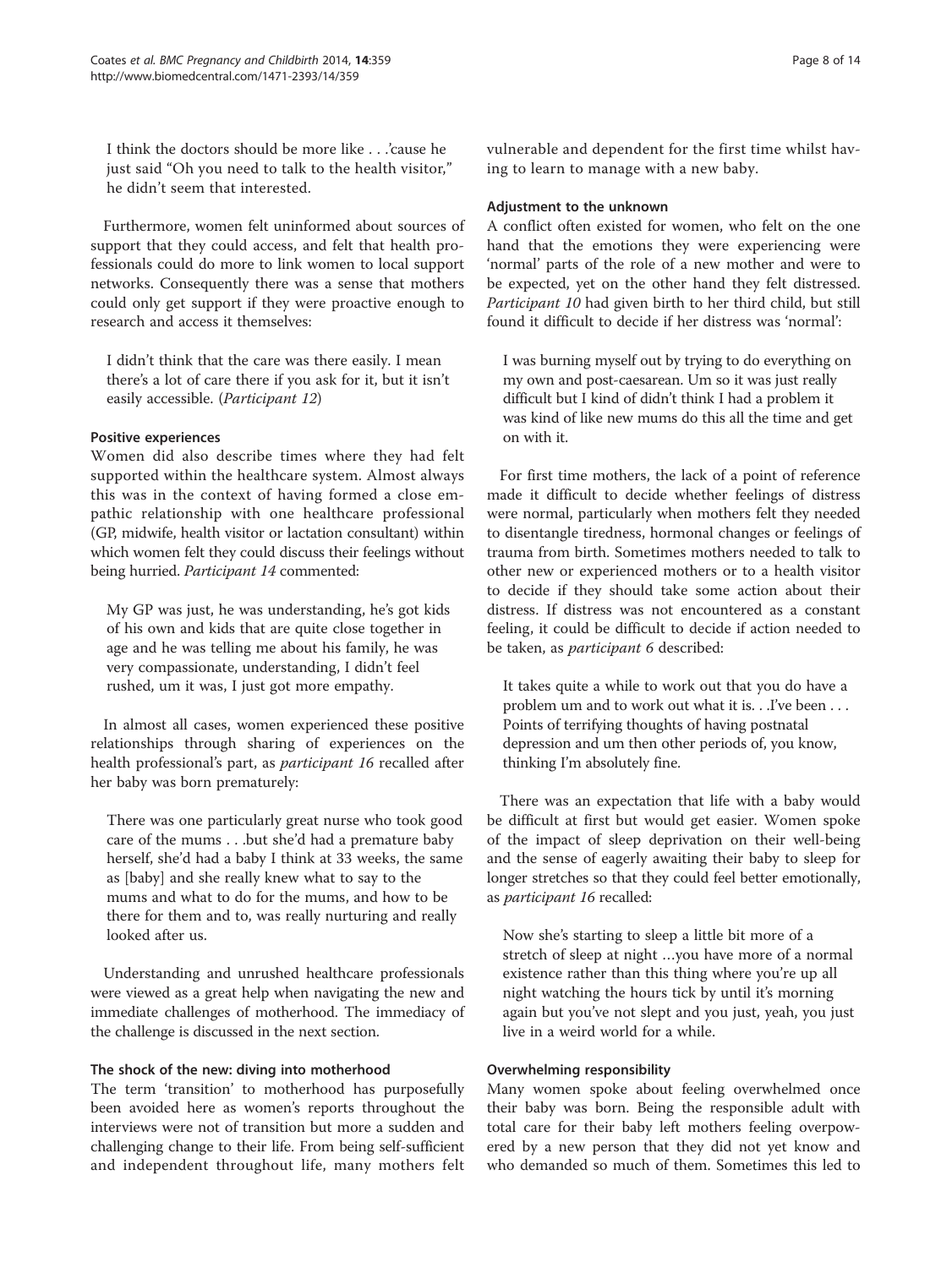a feeling of wanting to pass the baby over or walk away from their situation, as participant 16 described:

That's what makes having a baby hard, is that it's not something you can give back or to say I've had enough of doing this now, it's not working out, someone else can take over, so um yeah I guess maybe there was the occasional thought of yeah it would be nice to get dressed and walk out the front door and just go out for the day and not ever, or that day think about having a baby.

#### Inexperience

Feeling overwhelmed and uncertain was often put in the context of a lack of experience with babies. The new-born period and its challenges were something that was previously inaccessible and that women were not prepared for, having focused on positive aspects throughout their pregnancy. Women tended to feel that being pregnant should have prepared them for being a mother, although participant 14 described how this was not the real picture:

The whole range of things that are suddenly thrust upon you that you should know, you should know when they need a feed, you should know when they're thirsty, you should know but you don't, they're not born with a manual and it's only through experience and advice that's passed on…but yet you think 'I should know, you know, I've carried them, they're mine, I should know what to do.'

Even when women had supportive partners and families, inevitably there came a point when mothers would be at home on their own with the baby. This was a significant time-point for *participant 10*, who highlighted the scary nature of a perceived disconnection between advice about, and reality of, caring for a baby:

You can read as many books as you want but when you get that baby home and you're kind of on your own you're like "Right. OK. What do I do now?" Then all the visitors go away and everyone goes back to work and you know then two, three weeks later it's just you and this baby. It's very, very scary.

#### Meeting new support needs

Women spoke of an increased need for emotional and practical support from partners and close family, as well as a desire to share experiences with others in similar situations.

#### Needing and seeking support

Often the relationship women had with their partners was the closest they had and was the only one in which

they could disclose everything they were feeling. With the partner usually at work for a large part of the day, there was a build-up of need to talk through how the day with the baby had been, but which had to wait until the partner returned. Women recognised the pressure placed on their partners from working and now supporting them at home with the baby as *participant* 7 described:

[Husband]'s having to work really long hours to support us but also coming home and I haven't been able to do housework . . . he's just had to have this massive emotional resource for me, and have [baby] and sort the flat out and do all the work so that's been really affected.

Partners often suggested, encouraged or facilitated accessing additional support. However, even with the most supportive partner, it was sometimes felt that partners simply could not understand what mothers had been through during birth and in looking after the baby all day.

Thus, many women spoke about the importance of accessing support and help outside their relationship with their partner. Whilst it was acknowledged that sometimes professional help was necessary, as a first step there was a sense that mothers had to ensure they got out and met supportive peers. Trying hard to talk to people, to find out what was wrong, and to admit that there was a problem were all considered imperative, if difficult. For example, participant 10 spoke of a need to persevere with going to postnatal groups to find one that would suit the mother and be source of support:

I think with all new mums, if there's support there take it. You know it's very hard to be sort of, you're 'I'm a new mum, I'm going to do it all on my own' but there will come points where being on your own is very, very isolating, very lonely, um, get out there, go to one or two groups you know, you're not going to know if they're for you unless you go.

Nonetheless, it was recognised that seeking support was difficult. Women often did not feel like talking when they were feeling particularly distressed. Similarly, admitting to a problem felt like a compromise of their independence and ability to cope. However, when feelings of distress lessened, it was easy to convince oneself that there was not a problem, sometimes resulting in family or close friends demanding that women sought help. Even if women did want to access help, sometimes they felt that their problems were not serious enough to warrant 'bothering' health professionals, as *participant 11* recalled when trying to find help with breastfeeding: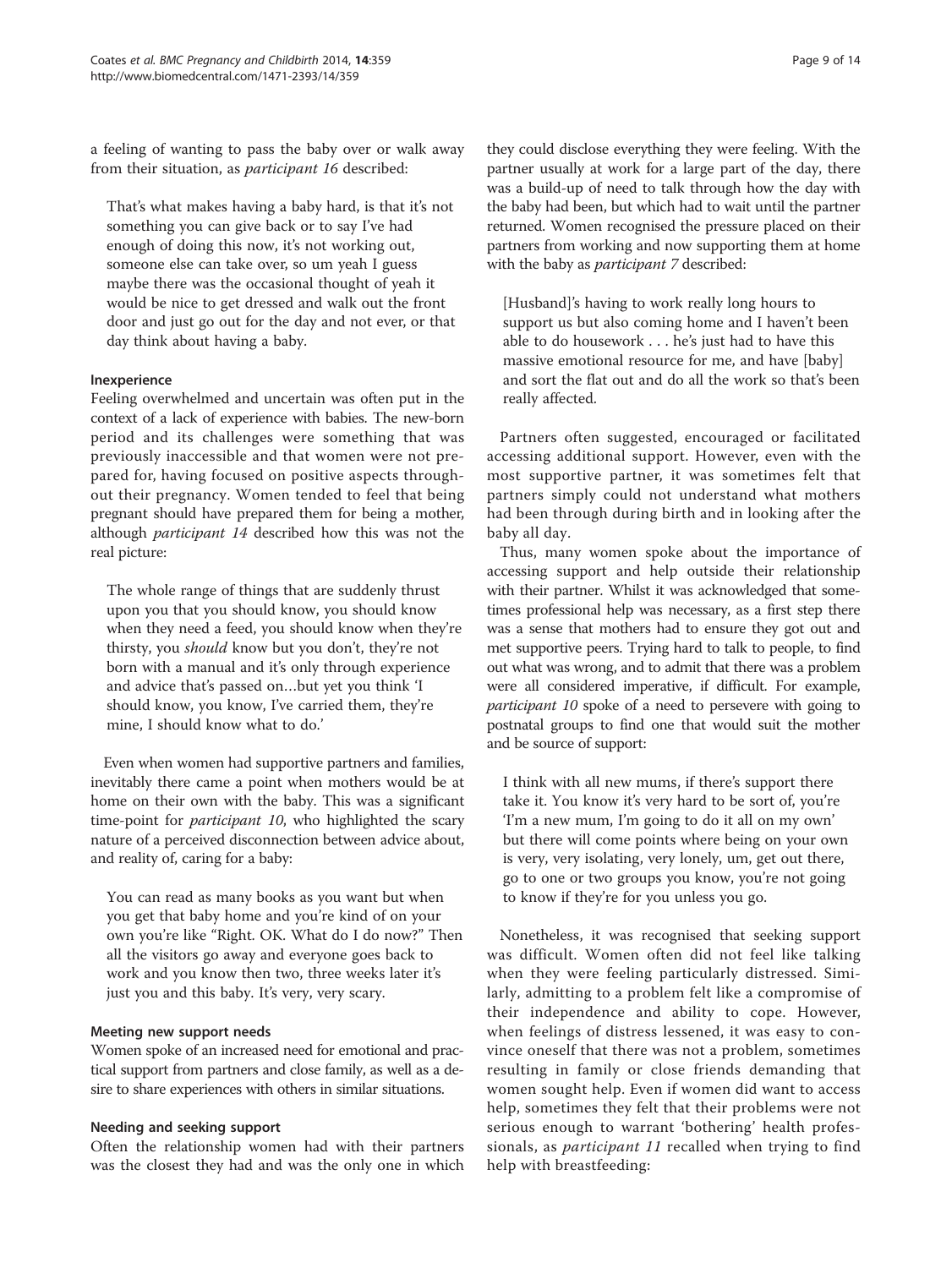The midwives all said 'Call if you have any problems' and they did leave a number, but you feel like you're bothering them, you know, really busy hospital department with people having babies, you don't really feel like you can phone up and say well I'm having a few problems with breastfeeding.

#### Action to help move on

When talking about improvements in how they were feeling, most often women brought up how helpful they had found talking on a one-to-one basis. Participant 1 felt that if talking did not directly affect the symptoms of distress, social support was appreciated:

Once people realise that I do have, might possibly have, postnatal depression then I've started to feel better because they were talking to me, because they were concerned. I didn't feel better but I had more people to talk to about it.

Some mothers felt more comfortable discussing distress on a one-to-one basis before being comfortable in groups, but many women found that discussing experiences with others in a similar situation was invaluable, 'to feel like you're not the only one who's completely mad having a baby' (participant 5). Groups did not need to be highly-structured or run by health professionals but just needed to include other new mothers, as participant 2 described:

You also feel like you're the only one that's ever had all these problems, then you sit in a group with ten people all having the same problems as you breastfeeding and you think 'oh' that it's not me, you know, it's not me, it's not because I'm a bad mum, it's because that's life. So that was definitely a help.

However, some mothers felt that they had not found the appropriate place to discuss their feelings. Participant 6 felt that it would be 'helpful to be put in touch with other mums in a more similar position' and Participant 4 related how she wanted, but felt unable, to discuss her birth experience at a local postnatal group:

The parenting class I went to in [village], everyone had relatively good births, so you kind of feel like the black sheep walking in saying mine was really horrible and I hated it and etcetera etcetera because you feel like a bit of a black cloud to everybody else.

Many mothers felt that beyond talking, the experience of 'purely getting out of the house' (participant 14) and changing surroundings was important for alleviating

distress. Participant 6 described how vital it was for her to leave the house once a day:

The best thing I did was have a plan for getting out the house every day. That was literally my survival plan so, and it really did work . . .at least you're out and you don't feel quite as wracked.

#### Parity, birth trauma and previous mental health

It is acknowledged that factors such as parity, mother's age, previous mental health condition, lower education and traumatic birth are significant predictors of postnatal distress. It was not our intention however to try and explain the reasons for women's postnatal distress in terms of socio-demographic or maternal factors. Rather, we attempt to illustrate how mothers themselves come to interpret, understand and make sense of their lived experience of distress. Having said that, some interesting patterns emerged within the sample, each of which is described below.

#### Parity

As noted above, six mothers in the sample (35%) had given birth to a second or subsequent baby (articipants 1, 5, 10, 11, 14, 15). Half of the multiparous mothers reported birth-event related distress (10, 11, 15) compared with 8 of 11 (73%) primiparous women. Although multiparous mothers appeared to be less likely than primiparous to report breastfeeding issues (3 of 6 multiparous compared with 9 of 11 primiparous), it is notable that half of the mothers with more than one baby still reported breastfeeding issues. Multiparous mothers appeared less likely to report feelings of detachment or distancing (2 of 6 multiparous compared with 9 of 11 primiparous). Whereas 7 of the 11 primiparous mothers reported feeling stuck or unable to move on, none of the multiparous mothers did. All except one mother with more than one baby (and all primiparas) were represented by the theme 'The shock of the new'. All multiparous mothers reported positive experiences of the healthcare system (as opposed to 6/11 primiparas), but all women (regardless of parity) reported feeling uncared for or anonymous at some point. More multiparous (4 of 6) than primiparous women (5 of 11) were represented in the theme 'Inexperience,' which suggests that it is important to consider not only experience with a first child, but also with multiple children. All multiparous women who had a partner spoke of increased need of support from them, compared with 4 of the 11 primiparous women. However, only one multiparous woman described new support needs (compared with 8 of 11 primiparous women). Thus, it appears that in our sample, multiparous and primiparous women comparably endorsed themes, even where it may be expected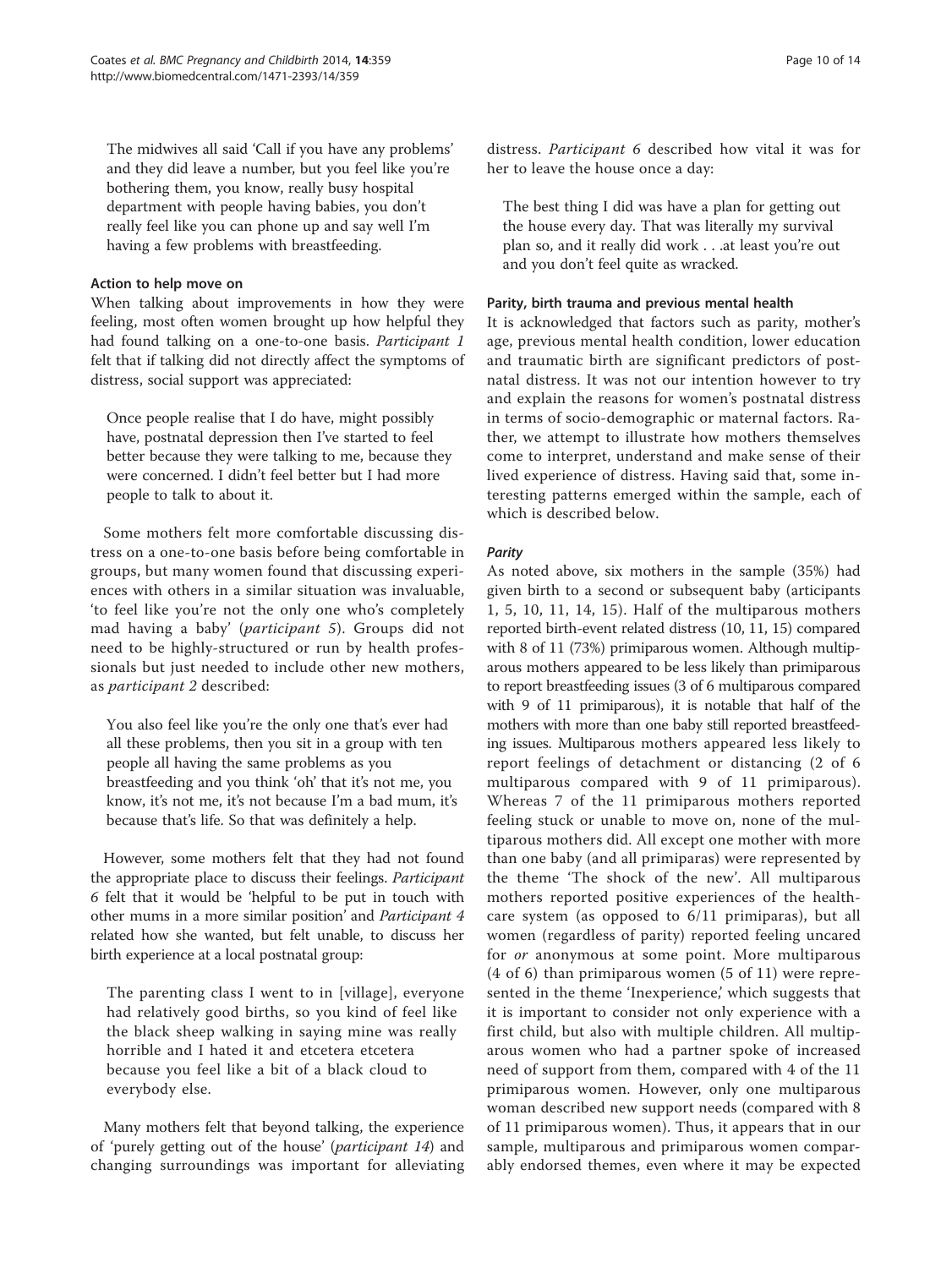that one group (primiparas) would endorse a theme such as 'Inexperience' more.

#### Traumatic vs not traumatic birth

Eleven mothers (65%) experienced distress related to the labour and birthing experience (articipants 2, 4, 7, 8, 9, 10, 11, 13, 15, 16, 17). Nine of these eleven mothers (82%) spoke of feeling guilty and of blaming themselves, whereas such feelings were reported by only one of the six women who did not experience a traumatic birth. Women who experienced a traumatic birth appeared to have more negative post-natal experiences, they were more likely to speak of feeling distant and detached from their life with their baby (8 of 11 compared with 3 of 6), and more likely to experience difficulties with breastfeeding (9 of 11 compared with 3 of 6). Women who experienced a traumatic birth were more likely to speak of feeling uncared for by the healthcare system (10 of 11 compared with 4 of 6), but a majority in each group spoke of positive experiences of the healthcare system (7 of 11 and 5 of 6). Similar proportions of women who did (6 of 11) and did not experience traumatic births (2 of 6) reported feeling overwhelmed by the responsibility of motherhood, and both groups reported similar support needs.

#### Previous mental health issue

In our sample, seven mothers (41%) disclosed a previous mental health issue (articipants 1, 3, 7, 8, 10, 12, 14). On almost all themes, similar proportions of women with and without a previous mental health issue endorse each theme. For example, five of the seven (71%) women with a previous mental health issue (compared with 6 of 10 other women) described feelings of distance and detachment from their new life with their baby, and four of the 7 women with a previous issue (compared with 5 of 10 other women) described an increased need of support from their partner. However, it is notable that only one of the seven (14%) women with a previous mental health issue spoke of the overwhelming responsibility of motherhood, whereas 7 of 10 (70%) women without a previous issue reported this.

#### **Discussion**

This study explored experiences of postnatal distress phenomenologically by giving priority to the accounts of women interviewed, outside of diagnosed disorders. The results showed the importance to mothers of multiple factors in their experience of becoming distressed and their journey to feeling better. This discussion focuses on three insightful ways in which women explained their distress. First, through temporal points in the process of becoming a mother; distress around birth experiences and establishing and maintaining breastfeeding. Second, through the psychological processes that characterised

and maintained distress states, such as feeling overwhelmed, guilt, avoidance and distancing. Third, the importance to mothers of postnatal support: their old, new and changing relationships, for example with healthcare professionals, partners, and other mothers.

#### The process of becoming a mother

This study demonstrates the importance of the birth experience to mothers' subsequent mental health. Birth factors mentioned were largely consistent with previous research which has shown, for example, that low perceived control is associated with low satisfaction with birth, postnatal depression and perceiving the birth as traumatic [[33](#page-14-0)-[35\]](#page-14-0). Furthermore, women in this study corroborated the importance of health-practitioner support in maternal satisfaction with birth, and possibly depression [\[36,37](#page-14-0)]. Quality and continuity of care were also perceived by all participants to be key in their experience of distress around the birth and the early days of caring for their new babies. This is consistent with previous research [[18](#page-13-0),[38,39\]](#page-14-0). This study suggests that research into postnatal distress would benefit from including a measure of how well-supported mothers feel by healthcare professionals, with the aim of understanding the relationship between support during childbirth and multiple types of postnatal distress, beyond PTSD, and in informing development of postnatal care.

Breastfeeding rates in the UK are around the lowest of developed countries (81% breastfeed at least once, but only 42% breastfeed for at least 6 months; [[40\]](#page-14-0)). The women in this study wanted to breastfeed but often felt that they had to battle to establish and maintain breastfeeding alone due to the lack of time and lack of practical assistance afforded to helping them in this area by healthcare professionals. Women's views of having limited support for breastfeeding is consistent with previous research showing that breastfeeding women's needs for information, practical and emotional support are often unmet due to a lack of health practitioner time and no established relationship with women in need of support [[41](#page-14-0),[42](#page-14-0)]. Women did not experience a lack of services to assist with breastfeeding but were frustrated at the lack of clarity over which service would provide the help needed. This fits with the national picture that women in the UK felt less supported with breastfeeding in 2010 than they did in 2005, possibly due to a reduction in the number of health visitors [[40](#page-14-0)]. Of particular importance to women in this study was the all-encompassing nature of feeding problems. With new-born feeding being faced every few hours, the emotions and challenges are compounded, perhaps explaining the definite causal stressor status women attributed to it. It is likely that interventions aimed at resolving breastfeeding difficulties, which could be delivered through primary care, could also resolve emotional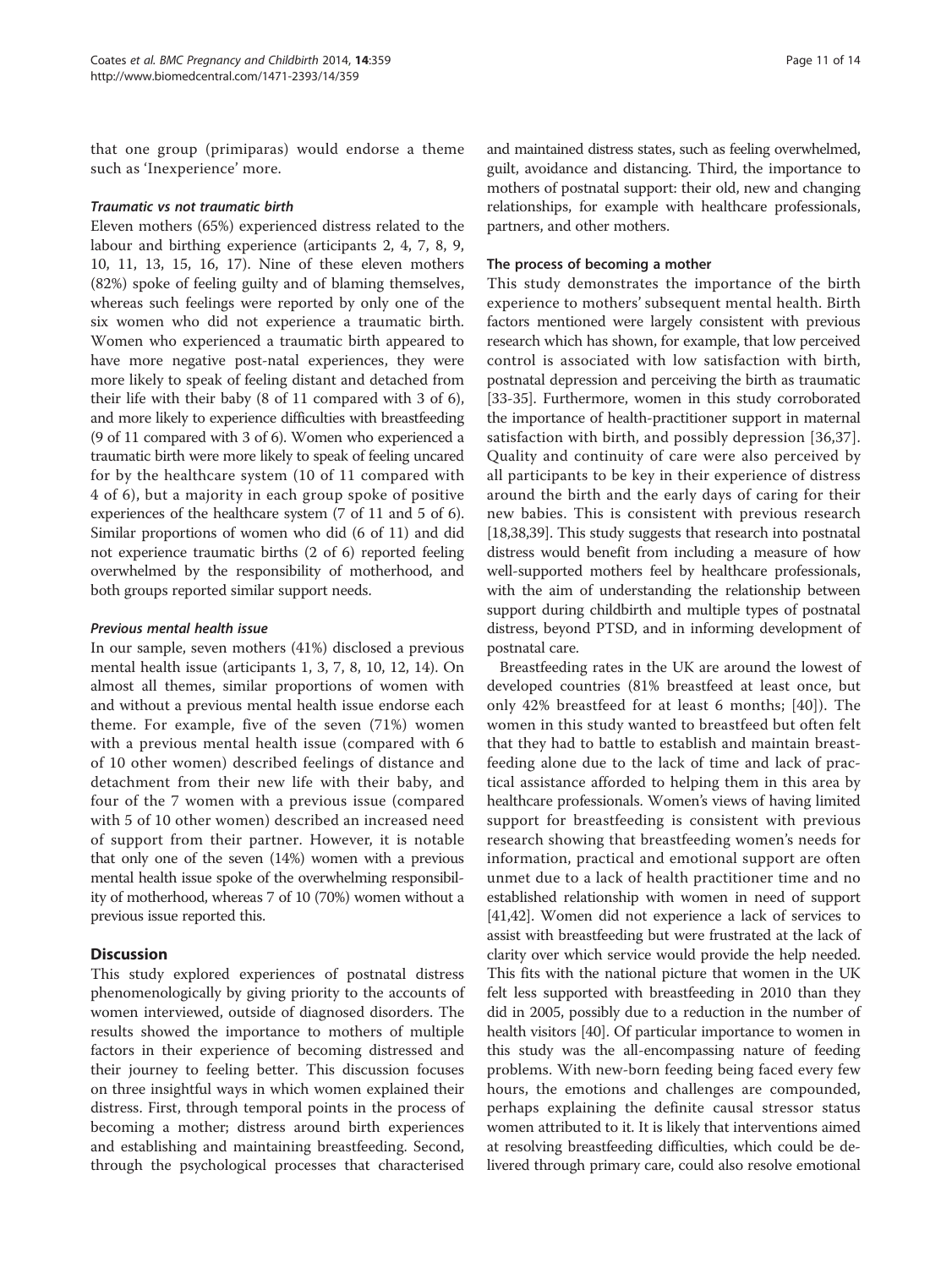difficulties in the mother, as has been the case with other infant-care issues [\[43\]](#page-14-0).

#### Psychological processes

Feelings of being overwhelmed, inexperienced and unsure about their ability to be competent mothers are consistent with previous qualitative research of postnatal depression, anxiety, and posttraumatic stress disorder. A sense of feeling overwhelmed after a traumatic birth merged into feeling a lack of competence at mothering for some women in this study, feelings of guilt, and a struggle to find ways of taking back the mothering role. In this study, breastfeeding was discussed as a way of re-asserting the mother role, a finding observed in other studies [[25](#page-14-0)]. This suggests that breastfeeding could act as a moderator between traumatic birth experience and subsequent distress states. Outside of the traumatic birth literature, a perceived lack of competence in the mothering role contributed to feelings of anxiety, feeling overwhelmed, loneliness [[16](#page-13-0)] and depressive symptoms [\[23\]](#page-14-0). Therefore, further research may show that building self-confidence in domains of motherhood could be a valid target for interventions to reduce postnatal distress across disorders.

Mothers' experiences of avoidance and distancing are also worth further investigation. In a review of coping strategies and maternal well-being, researchers concluded that avoiding focusing on the problematic situation (distancing) is associated with higher odds of developing postnatal depressive symptoms [[44](#page-14-0)]. Avoidance also comprises one of the symptom clusters of PTSD. Mothers in the present study reported avoidance of emotions, thoughts, breastfeeding and of seeking help. Outside the perinatal literature, there is evidence that overt avoidance behaviour is a transdiagnostic process for which behavioural activation (replacing patterns of avoidance with adaptive patterns) has been an effective treatment [[28\]](#page-14-0).

#### Social support

Researchers have consistently shown that poor communication with healthcare staff and perceived unhelpful staff attitudes are detrimental to new mothers [\[39,45-47\]](#page-14-0). The women in this study largely corroborated the negative effect on their wellbeing of feeling ignored, uncared for, or poorly communicated with during birth, the postnatal hospital stay, postnatal home-care and concerning breastfeeding. Conversely, women in this study described a positive effect of the presence of healthcare staff who were parents themselves, who were experienced in the challenges of motherhood and who were able to provide high levels of empathy. This supports previous research showing that feeling 'mothered', cared for and listened to helps new mothers to feel confident and well-recovered from birth [[42](#page-14-0),[48\]](#page-14-0). Regarding in-patient care, Brown et al. [[45\]](#page-14-0) found that the sensitivity and

understanding in interactions with caregivers had the greatest effect on women's ratings of care. The findings of this study confirm that listening and communicating skills of postnatal staff are an important area for development [\[39](#page-14-0)]. The well-voiced view that postnatal services were understaffed and the staff working were perceived as too busy was also apparent for women in this study [[41](#page-14-0)]. A key issue in perceptions of care is how individual healthcare providers interact with and listen to women [[39](#page-14-0),[42\]](#page-14-0). In line with research showing that multiple psychological approaches to intervention can be beneficial to a mother's mental health (e.g., for PTSD [[49](#page-14-0)]; for postnatal depression, [[50\]](#page-14-0)) it may be that training in listening and counselling skills combined with time to practise these skills with new mothers may be enough to reduce levels of distress.

Social support from a partner is well-documented as being a protective factor against depressive symptoms [[44\]](#page-14-0). Women in this study spoke of increased demands on their partner but felt that these were largely met and that support was lacking in other areas, primarily from health professionals. Furthermore, the voiced need of mothers to connect with and speak to others in a similar situation was universal. Peer support has led to fewer depressive symptoms in high-risk mothers and this type of support may be useful across different types of distress [[51](#page-14-0)].

#### Parity, birth trauma and previous mental health

Clear differences between multiparous and primiparous women were not seen in experiences of distress in this sample. This largely reflects the picture from quantitative studies which shows that the relationship between parity and postnatal distress is unclear. In a sample of 5252 Danish mothers of whom 5.5% were depressed at 4 months postpartum, previous psychiatric illness and high parity were important risk factors for developing postnatal depression [\[52](#page-14-0)], whereas in 944 Swiss mothers experiencing distress in the early postpartum days, primiparity was a risk factor for maternal distress [\[53\]](#page-14-0).

Concerning birth trauma, it is estimated that up to 30% of women experience subclinical debilitating symptoms of posttraumatic stress disorder after birth [[54,55\]](#page-14-0). Our study was not diagnostic in nature, many mothers reported feeling debilitated by their birth experience. There is also evidence that anxiety and symptoms of posttraumatic stress following childbirth are strong predictors of postnatal depression [\[8,](#page-13-0)[56](#page-14-0)].

Previous psychiatric illness is a risk factor for postnatal distress that has been confirmed in multiple large cohort studies [[8,](#page-13-0)[52](#page-14-0)] and seven mothers in our sample disclosed a previous mental health issue. However, these women experience of distress did not qualitatively differ in our sample. Further longitudinal qualitative research to examine the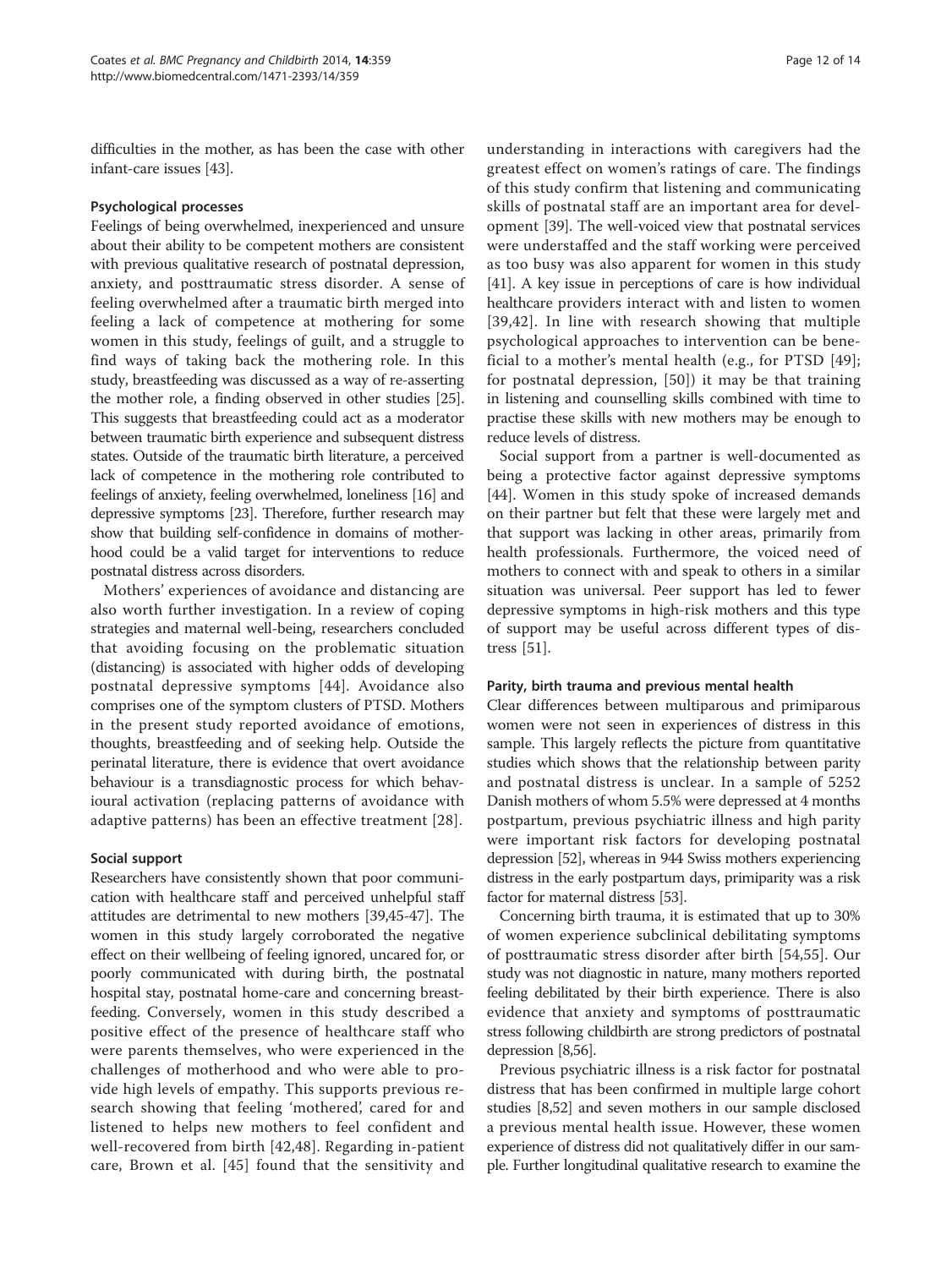<span id="page-13-0"></span>experiences of women who are not distressed antenatally and follow them into the postpartum period would help to address this question.

#### Limitations

We do not claim that these findings apply to all mothers who have experienced postnatal distress. The sample was self-selected and it is probable that participants were motivated to talk about their experiences and take action. The women who took part were mostly white, well-educated, employed before having their baby, and in long-term relationships. Further exploration with women of different ethnicities, relationship status, and ages would be beneficial to expand on and compare with the findings in our study. It could be considered that using a broad definition of distress ('any emotional difficulties') could lead to inclusion of women with normal levels of adjustment difficulties that would dissipate over time. However, all the women in this study experienced distress that they felt they needed extra support with, regardless of diagnosis.

#### Conclusions

This study has addressed two important issues that need to be explored in order to improve understanding of postnatal distress. The first is how women experience and make sense of their distress. Women clearly explained their emotional difficulties as relating to both key temporal points in the process of becoming a mother (particularly childbirth and breastfeeding) and in terms of psychological processes across different types of distress (particularly feelings of detachment, avoidance, guilt and social comparison). The second issue concerns the aspects of distress mothers felt they needed help with and how they experienced that help. Breastfeeding again emerged as a key area with which women felt they needed support with but which was not easily available. Mothers also felt that they needed support with resolving feelings around traumatic births. A desire to validate and normalise feelings through talking both in groups and on a one-toone basis with healthcare providers such as midwives or health visitors was universal.

#### Competing interests

The authors declare that they have no competing interests.

#### Authors' contributions

RC contributed to the design, coordinated and carried out the interviews and data analysis and drafted the manuscript. SA participated in the design, data analysis and drafting of the manuscript. RDV participated in data analysis and drafting of the manuscript. All authors read and approved the final manuscript.

#### Acknowledgements

We thank all the women who gave up their time to be interviewed and Donna Moore for assistance with developing the interview schedule and editing.

#### Author details

<sup>1</sup>School of Psychology, University of Sussex, Sussex, UK. <sup>2</sup>Centre for Maternal and Child Health Research, School of Health Sciences, City University London, 1 Myddelton Street, London EC1R 1UW, UK.

#### Received: 20 December 2013 Accepted: 3 October 2014 Published: 14 October 2014

#### References

- 1. O'Hara MW, McCabe JE: Postpartum depression: Current status and future directions. Annu Rev Clin Psycho 2013, 9:370-407. doi:10.1146/annurev-clinpsy-050212-185612.
- 2. Mazure CM, Keita GP, Blehar MC: Summit on women and depression: Proceedings and recommendations. Washington, DC: American Psychological Association; 2002 [\[http://www.apa.org/pi/women/programs/depression/summit-2002.pdf](http://www.apa.org/pi/women/programs/depression/summit-2002.pdf)]
- 3. Ross LE, McLean LM: Anxiety disorders during pregnancy and the postpartum period: A systematic review. J Clin Psychiat 2006, 67:1285–1298 [[http://www.ncbi.nlm.nih.gov/pubmed/16965210\]](http://www.ncbi.nlm.nih.gov/pubmed/16965210)
- 4. Verreault N, Da Costa D, Marchand A, Ireland K, Banack H, Dritsa M, Khalifé S: PTSD following childbirth: A prospective study of incidence and risk factors in Canadian women. J Psychosom Res 2012, 73:257-263. doi:10.1016/j.psychores.2012.07.010.
- 5. Glasheen C, Richardson GA, Fabio A: A systematic review of the effects of postnatal maternal anxiety on children. Arch Wom Ment Health 2010, 13:61–74. doi:10.1007/s00737-009-0109-y.
- Matthey S, Barnett B, Howie P, Kavanagh DJ: Diagnosing postpartum depression in mothers and fathers: whatever happened to anxiety? J Affect Disord 2003, 74:139–147. doi:10.1016/S0165-0327(02)00012-5.
- 7. Nicol-Harper R, Harvey AG, Stein A: Interactions between mothers and infants: Impact of maternal anxiety. Infant Behav Dev 2007, 30:161–167. doi:10.1016/j.infbeh.2006.08.005.
- 8. Heron J, O'Connor TG, Evans J, Golding J, Glover V, ALSPAC Team: The course of anxiety and depression through pregnancy and the postpartum in a community sample. J Affect Disord 2004, 80:65–73. doi:10.1016/j.jad.2003.08.004.
- 9. Navarro P, Ascaso C, Garcia-Esteve L, Aquado J, Torres A, Martin-Santos R: Postnatal psychiatric morbidity: a validation study of the GHQ- 12 and the EPDS as screening tools. Gen Hosp Psychiatr 2007, 29:1-7. doi:10.1016/j. genhosppsych.2006.10.004.
- 10. Meades R, Ayers S: Anxiety measures validated in perinatal populations: A systematic review. J Affect Disord 2010, 133:1–15. doi:10.1016/j. jad.2010.10.009.
- 11. Goldberg DP: The Detection of Psychiatric Illness by Questionnaire. Oxford: Oxford University Press; 1972.
- 12. Matthey S: Are we overpathologising motherhood? J Affect Disord 2010, 120:263–266. doi:10.1016/j.jad.2009.05.004.
- 13. Phillips J, Sharpe L, Matthey S, Charles M: Maternally focussed worry. Arch Wom Ment Health 2009, 12:409–418. doi:10.1007/s00737-009-0091-4.
- 14. Ross LE, Gilbert Evans SE, Sellers EM, Romach MK: Measurement issues in postpartum depression part 1: Anxiety as a feature of postpartum depression. Arch Wom Ment Health 2003, 6:51–57. doi:10.1007/s00737-002-0155-1.
- 15. Wenzel A, Haugen EN, Jackson LC, Brendle JR: Anxiety symptoms and disorders at eight weeks postpartum. J Anxiety Disord 2005, 19:295–311 [[http://www.ncbi.nlm.nih.gov/pubmed/15686858\]](http://www.ncbi.nlm.nih.gov/pubmed/15686858)
- 16. Wardrop AA, Popaduik NE: Women's experiences with postpartum anxiety: Expectations, relationships and sociocultural influences. Qual Rep 2013, 18:1–24 [\[http://www.nova.edu/ssss/QR/QR18/wardrop6.pdf\]](http://www.nova.edu/ssss/QR/QR18/wardrop6.pdf)
- 17. Beck CT: Birth trauma: In the eye of the beholder. Nurs Res 2004, 53:28–35 [[http://journals.lww.com/nursingresearchonline/Abstract/2004/01000/](http://journals.lww.com/nursingresearchonline/Abstract/2004/01000/Birth_Trauma__In_the_Eye_of_the_Beholder.5.aspx) [Birth\\_Trauma\\_\\_In\\_the\\_Eye\\_of\\_the\\_Beholder.5.aspx\]](http://journals.lww.com/nursingresearchonline/Abstract/2004/01000/Birth_Trauma__In_the_Eye_of_the_Beholder.5.aspx)
- 18. Nicholls K, Ayers S: Childbirth-related post-traumatic stress disorder in couples: A qualitative study. Br J Health Psychol 2007, 12:491-509. doi:10.1348/135910706X120627.
- 19. Beck CT: The lived experience of postpartum depression: a phenomenological study. Nurs Res 1992, 41:166–170. doi:10.1097/00006199-199205000-00008.
- 20. Beck CT: Teetering on the edge: a substantive theory of postpartum depression. Nurs Res 1993, 42:42–48. doi:10.1097/00006199-199301000-00008.
- 21. Nicolson P: Loss, happiness and postpartum depression: the ultimate paradox. Can Psychol 1999, 40:162–178. doi:10.1037/h0086834.
- 22. Homewood E, Tweed A, Cree M, Crossley J: Becoming Occluded: The Transition to Motherhood of Women with Postnatal Depression. Qual Res Psychol 2009, 6:313–329. doi:10.1080/14780880802473860.